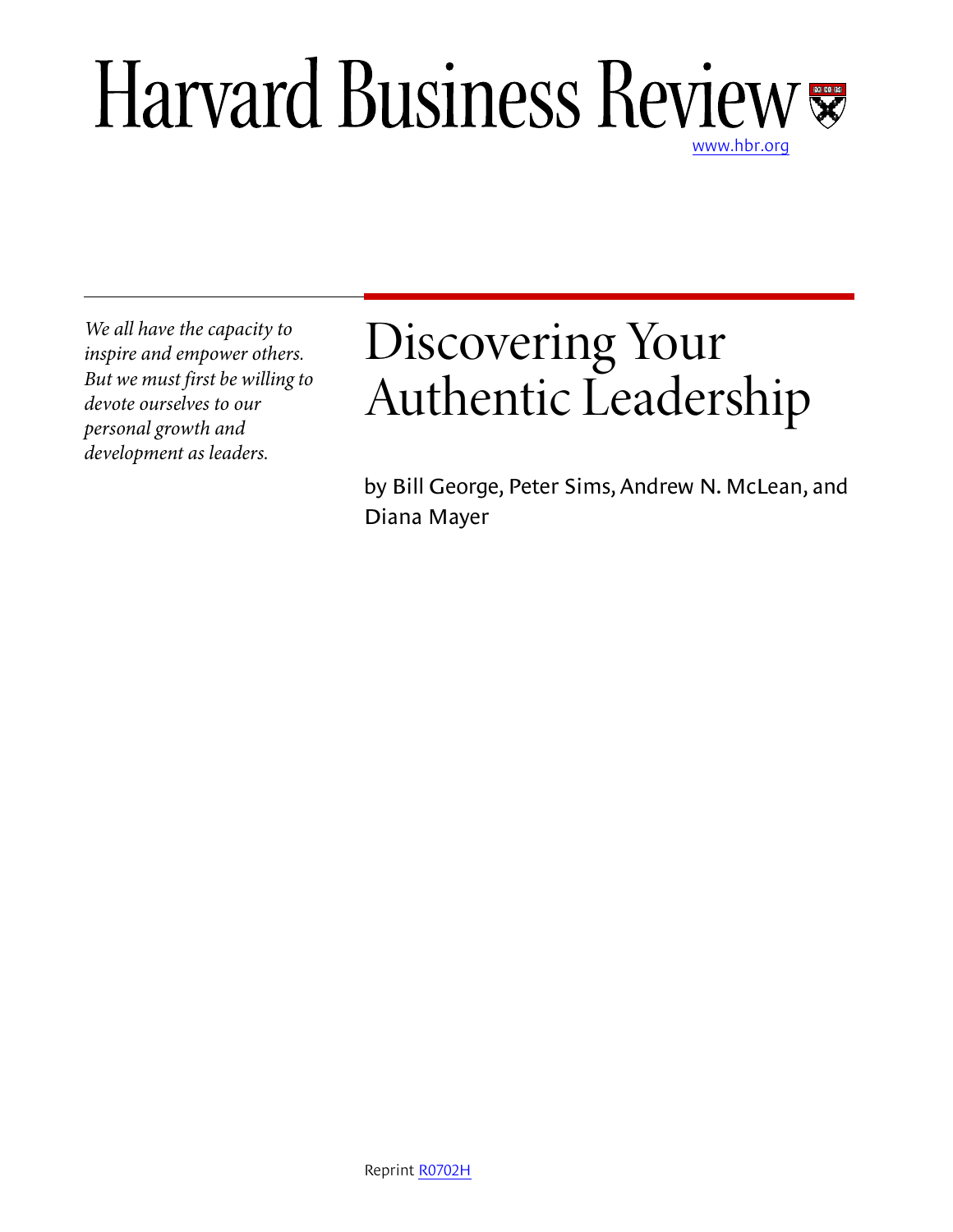*We all have the capacity to inspire and empower others. But we must first be willing to devote ourselves to our personal growth and development as leaders.*

## Discovering Your Authentic Leadership

by Bill George, Peter Sims, Andrew N. McLean, and Diana Mayer

During the past 50 years, leadership scholars have conducted more than 1,000 studies in an attempt to determine the definitive styles, characteristics, or personality traits of great leaders. None of these studies has produced a clear profile of the ideal leader. Thank goodness. If scholars had produced a cookie-cutter leadership style, individuals would be forever trying to imitate it. They would make themselves into personae, not people, and others would see through them immediately.

No one can be authentic by trying to imitate someone else. You can learn from others' experiences, but there is no way you can be successful when you are trying to be like them. People trust you when you are genuine and authentic, not a replica of someone else. Amgen CEO and president Kevin Sharer, who gained priceless experience working as Jack Welch's assistant in the 1980s, saw the downside of GE's cult of personality in those days. "Everyone wanted to be like Jack," he explains. "Leadership has many voices. You need to be who you are, not try to emulate somebody else."

Over the past five years, people have developed a deep distrust of leaders. It is increasingly evident that we need a new kind of business leader in the twenty-first century. In 2003, Bill George's book, *Authentic Leadership: Rediscovering the Secrets to Creating Lasting Value,* challenged a new generation to lead authentically. Authentic leaders demonstrate a passion for their purpose, practice their values consistently, and lead with their hearts as well as their heads. They establish long-term, meaningful relationships and have the self-discipline to get results. They know who they are.

Many readers of *Authentic Leadership,* including several CEOs, indicated that they had a tremendous desire to become authentic leaders and wanted to know how. As a result, our research team set out to answer the question, "How can people become and remain authentic leaders?" We interviewed 125 leaders to learn how they developed their leadership abilities. These interviews constitute the largest indepth study of leadership development ever undertaken. Our interviewees discussed openly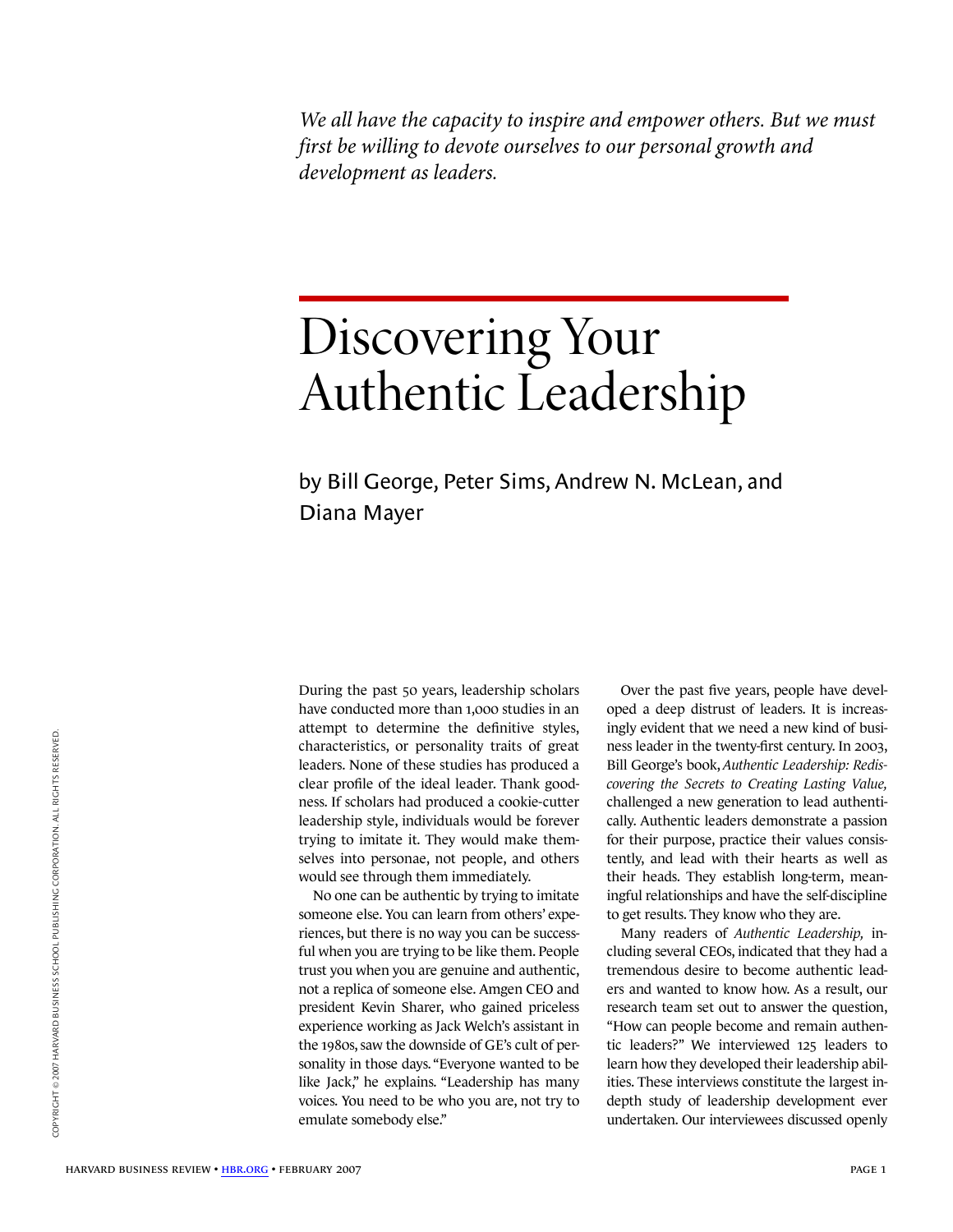and honestly how they realized their potential and candidly shared their life stories, personal struggles, failures, and triumphs.

The people we talked with ranged in age from 23 to 93, with no fewer than 15 per decade. They were chosen based on their reputations for authenticity and effectiveness as leaders, as well as our personal knowledge of them. We also solicited recommendations from other leaders and academics. The resulting group includes women and men from a diverse array of racial, religious, and socioeconomic backgrounds and nationalities. Half of them are CEOs, and the other half comprises a range of profit and nonprofit leaders, midcareer leaders, and young leaders just starting on their journeys.

After interviewing these individuals, we believe we understand why more than 1,000 studies have not produced a profile of an ideal leader. Analyzing 3,000 pages of transcripts, our team was startled to see that these people did not identify any universal characteristics, traits, skills, or styles that led to their success. Rather, their leadership emerged from their life stories. Consciously and subconsciously, they were constantly testing themselves through real-world experiences and reframing their life stories to understand who they were at their core. In doing so, they discovered the purpose of their leadership and learned that being authentic made them more effective.

These findings are extremely encouraging: You do not have to be born with specific characteristics or traits of a leader. You do not have to wait for a tap on the shoulder. You do not have to be at the top of your organization. Instead, you can discover your potential right now. As one of our interviewees, Young & Rubicam chairman and CEO Ann Fudge, said, "All of us have the spark of leadership in us, whether it is in business, in government, or as a nonprofit volunteer. The challenge is to understand ourselves well enough to discover where we can use our leadership gifts to serve others."

Discovering your authentic leadership requires a commitment to developing yourself. Like musicians and athletes, you must devote yourself to a lifetime of realizing your potential. Most people Kroger CEO David Dillon has seen become good leaders were self-taught. Dillon said, "The advice I give to individuals in our company is not to expect the company to hand you a development plan. You need to take responsibility for developing yourself."

In the following pages, we draw upon lessons from our interviews to describe how people become authentic leaders. First and most important, they frame their life stories in ways that allow them to see themselves not as passive observers of their lives but rather as individuals who can develop self-awareness from their experiences. Authentic leaders act on that awareness by practicing their values and principles, sometimes at substantial risk to themselves. They are careful to balance their motivations so that they are driven by these inner values as much as by a desire for external rewards or recognition. Authentic leaders also keep a strong support team around them, ensuring that they live integrated, grounded lives.

#### **Learning from Your Life Story**

The journey to authentic leadership begins with understanding the story of your life. Your life story provides the context for your experiences, and through it, you can find the inspiration to make an impact in the world. As the novelist John Barth once wrote, "The story of your life is not your life. It is your story." In other words, it is your personal narrative that matters, not the mere facts of your life. Your life narrative is like a permanent recording playing in your head. Over and over, you replay the events and personal interactions that are important to your life, attempting to make sense of them to find your place in the world.

While the life stories of authentic leaders cover the full spectrum of experiences including the positive impact of parents, athletic coaches, teachers, and mentors—many leaders reported that their motivation came from a difficult experience in their lives. They described the transformative effects of the loss of a job; personal illness; the untimely death of a close friend or relative; and feelings of being excluded, discriminated against, and rejected by peers. Rather than seeing themselves as victims, though, authentic leaders used these formative experiences to give meaning to their lives. They reframed these events to rise above their challenges and to discover their passion to lead.

Let's focus now on one leader in particular, Novartis chairman and CEO Daniel Vasella, whose life story was one of the most difficult of all the people we interviewed. He emerged

**Bill George**, the former chairman and CEO of Medtronic, is a professor of management practice at Harvard Business School in Boston. **Peter Sims** established "Leadership Perspectives," a class on leadership development at the Stanford Graduate School of Business in California. **Andrew N. McLean** is a research associate at Harvard Business School. **Diana Mayer** is a former Citigroup executive in New York. This article was adapted from True North: Discover Your Authentic Leadership by Bill George with Peter Sims (Jossey-Bass, forthcoming in March 2007).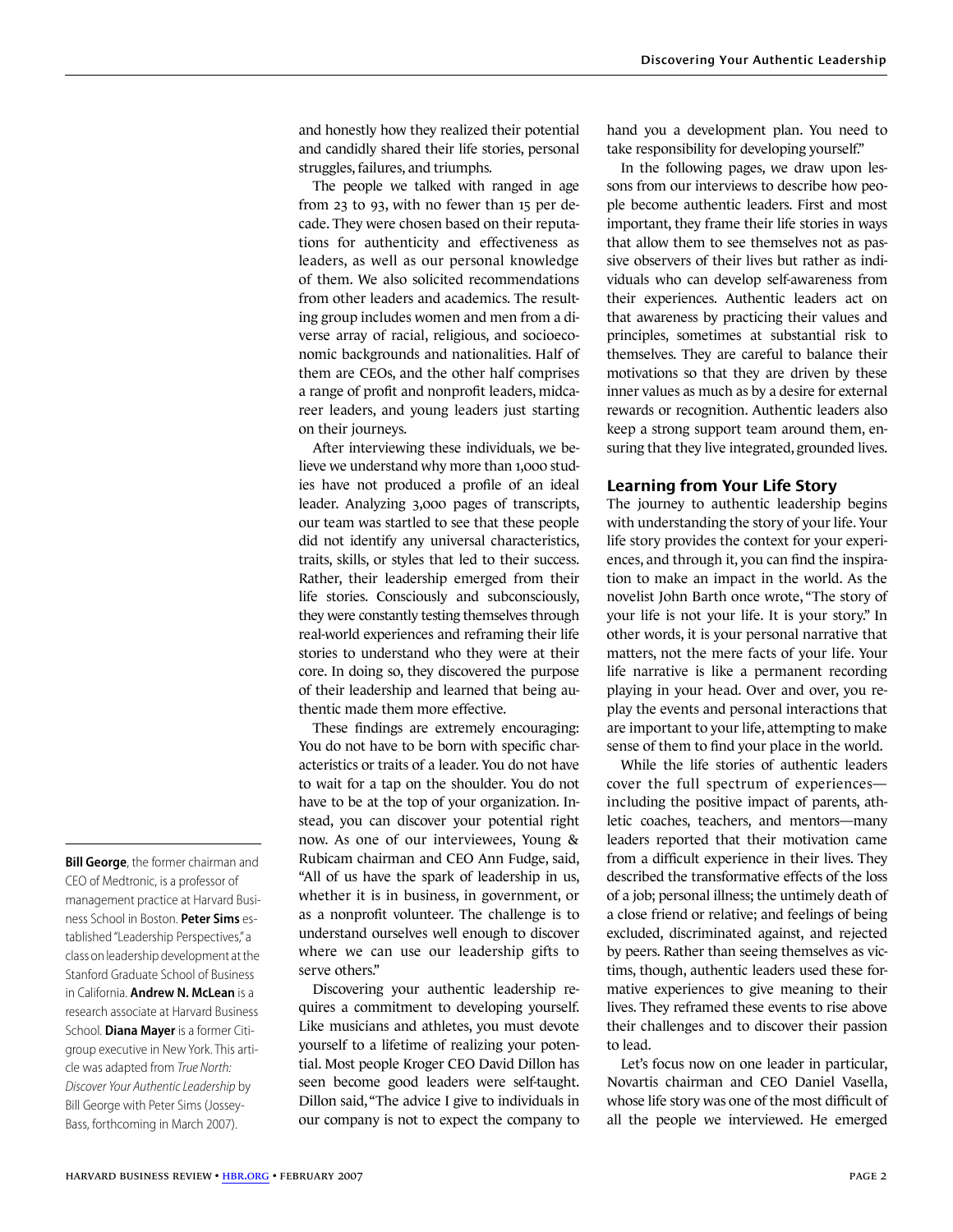from extreme challenges in his youth to reach the pinnacle of the global pharmaceutical industry, a trajectory that illustrates the trials many leaders have to go through on their journeys to authentic leadership.

Vasella was born in 1953 to a modest family in Fribourg, Switzerland. His early years were filled with medical problems that stoked his passion to become a physician. His first recollections were of a hospital where he was admitted at age four when he suffered from food poisoning. Falling ill with asthma at age five, he was sent alone to the mountains of eastern Switzerland for two summers. He found the four-month separations from his parents especially difficult because his caretaker had an alcohol problem and was unresponsive to his needs.

At age eight, Vasella had tuberculosis, followed by meningitis, and was sent to a sanatorium for a year. Lonely and homesick, he suffered a great deal that year, as his parents rarely visited him. He still remembers the pain and fear when the nurses held him down during the lumbar punctures so that he would not move. One day, a new physician arrived and took time to explain each step of the procedure. Vasella asked the doctor if he could hold a nurse's hand rather than being held down. "The amazing thing is that this time the procedure didn't hurt," Vasella recalls. "Afterward, the doctor asked me, 'How was that?' I reached up and gave him a big hug. These human gestures of forgiveness, caring, and compassion made a deep impression on me and on the kind of person I wanted to become."

Throughout his early years, Vasella's life continued to be unsettled. When he was ten, his 18-year-old sister passed away after suffering from cancer for two years. Three years later, his father died in surgery. To support the family, his mother went to work in a distant town and came home only once every three weeks. Left to himself, he and his friends held beer parties and got into frequent fights. This lasted for three years until he met his first girlfriend, whose affection changed his life.

At 20, Vasella entered medical school, later graduating with honors. During medical school, he sought out psychotherapy so he could come to terms with his early experiences and not feel like a victim. Through analysis, he reframed his life story and realized that he wanted to help a wider range of people than he could as

an individual practitioner. Upon completion of his residency, he applied to become chief physician at the University of Zurich; however, the search committee considered him too young for the position.

Disappointed but not surprised, Vasella decided to use his abilities to increase his impact on medicine. At that time, he had a growing fascination with finance and business. He talked with the head of the pharmaceutical division of Sandoz, who offered him the opportunity to join the company's U.S. affiliate. In his five years in the United States, Vasella flourished in the stimulating environment, first as a sales representative and later as a product manager, and advanced rapidly through the Sandoz marketing organization.

When Sandoz merged with Ciba-Geigy in 1996, Vasella was named CEO of the combined companies, now called Novartis, despite his young age and limited experience. Once in the CEO's role, Vasella blossomed as a leader. He envisioned the opportunity to build a great global health care company that could help people through lifesaving new drugs, such as Gleevec, which has proved to be highly effective for patients with chronic myeloid leukemia. Drawing on the physician role models of his youth, he built an entirely new Novartis culture centered on compassion, competence, and competition. These moves established Novartis as a giant in the industry and Vasella as a compassionate leader.

Vasella's experience is just one of dozens provided by authentic leaders who traced their inspiration directly from their life stories. Asked what empowered them to lead, these leaders consistently replied that they found their strength through transformative experiences. Those experiences enabled them to understand the deeper purpose of their leadership.

#### **Knowing Your Authentic Self**

When the 75 members of Stanford Graduate School of Business's Advisory Council were asked to recommend the most important capability for leaders to develop, their answer was nearly unanimous: self-awareness. Yet many leaders, especially those early in their careers, are trying so hard to establish themselves in the world that they leave little time for selfexploration. They strive to achieve success in tangible ways that are recognized in the external world—money, fame, power, status, or

*Analyzing 3,000 pages of transcripts, our team was startled to see you do not have to be born with specific characteristics or traits of a leader. Leadership emerges from your life story.*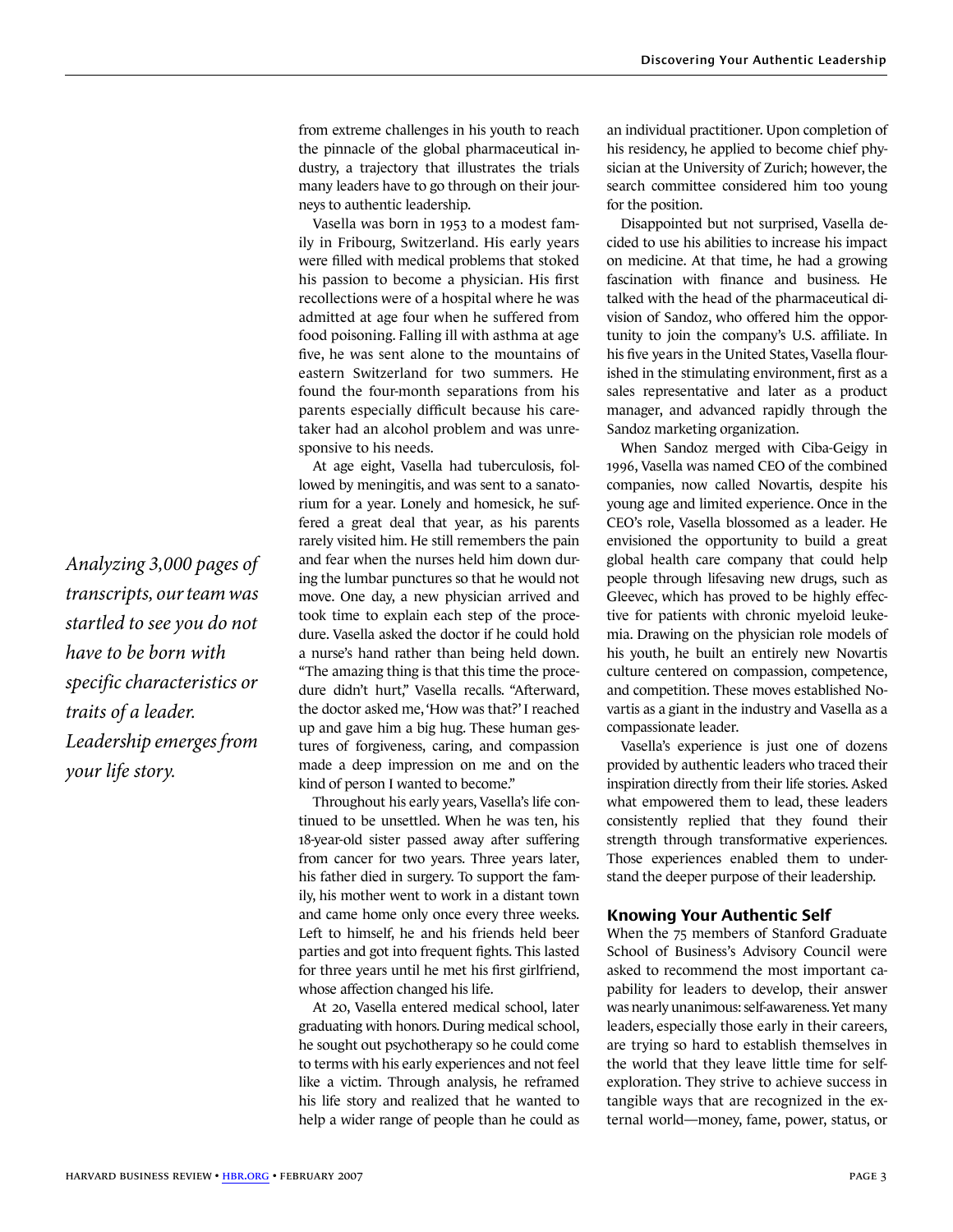a rising stock price. Often their drive enables them to be professionally successful for a while, but they are unable to sustain that success. As they age, they may find something is missing in their lives and realize they are holding back from being the person they want to be. Knowing their authentic selves requires the courage and honesty to open up and examine their experiences. As they do so, leaders become more humane and willing to be vulnerable.

Of all the leaders we interviewed, David Pottruck, former CEO of Charles Schwab, had one of the most persistent journeys to selfawareness. An all-league football player in high school, Pottruck became MVP of his college team at the University of Pennsylvania. After completing his MBA at Wharton and a stint with Citigroup, he joined Charles Schwab as head of marketing, moving from New York to San Francisco. An extremely hard worker, Pottruck could not understand why his new colleagues resented the long hours he put in and his aggressiveness in pushing for results. "I thought my accomplishments would speak for themselves," he said. "It never occurred to me that my level of energy would intimidate and offend other people, because in my mind I was trying to help the company."

Pottruck was shocked when his boss told him, "Dave, your colleagues do not trust you." As he recalled, "That feedback was like a dagger to my heart. I was in denial, as I didn't see myself as others saw me. I became a lightning rod for friction, but I had no idea how selfserving I looked to other people. Still, somewhere in my inner core the feedback resonated as true." Pottruck realized that he could not succeed unless he identified and overcame his blind spots.

Denial can be the greatest hurdle that leaders face in becoming self-aware. They all have egos that need to be stroked, insecurities that need to be smoothed, fears that need to be allayed. Authentic leaders realize that they have to be willing to listen to feedback—especially the kind they don't want to hear. It was only after his second divorce that Pottruck finally was able to acknowledge that he still had large blind spots: "After my second marriage fell apart, I thought I had a wife-selection problem." Then he worked with a counselor who delivered some hard truths: "The good news is you do not have a wife-selection problem; the bad news is you have a husband-behavior

problem." Pottruck then made a determined effort to change. As he described it, "I was like a guy who has had three heart attacks and finally realizes he has to quit smoking and lose some weight."

These days Pottruck is happily remarried and listens carefully when his wife offers constructive feedback. He acknowledges that he falls back on his old habits at times, particularly in high stress situations, but now he has developed ways of coping with stress. "I have had enough success in life to have that foundation of self-respect, so I can take the criticism and not deny it. I have finally learned to tolerate my failures and disappointments and not beat myself up."

#### **Practicing Your Values and Principles**

The values that form the basis for authentic leadership are derived from your beliefs and convictions, but you will not know what your true values are until they are tested under pressure. It is relatively easy to list your values and to live by them when things are going well. When your success, your career, or even your life hangs in the balance, you learn what is most important, what you are prepared to sacrifice, and what trade-offs you are willing to make.

Leadership principles are values translated into action. Having a solid base of values and testing them under fire enables you to develop the principles you will use in leading. For example, a value such as "concern for others" might be translated into a leadership principle such as "create a work environment where people are respected for their contributions, provided job security, and allowed to fulfill their potential."

Consider Jon Huntsman, the founder and chairman of Huntsman Corporation. His moral values were deeply challenged when he worked for the Nixon administration in 1972, shortly before Watergate. After a brief stint in the U.S. Department of Health, Education, and Welfare (HEW), he took a job under H.R. Haldeman, President Nixon's powerful chief of staff. Huntsman said he found the experience of taking orders from Haldeman "very mixed. I wasn't geared to take orders, irrespective of whether they were ethically or morally right." He explained, "We had a few clashes, as plenty of things that Haldeman wanted to do were ques-

*When the 75 members of Stanford Graduate School of Business's Advisory Council were asked to recommend the most important capability for leaders to develop, their answer was nearly unanimous: self-awareness.*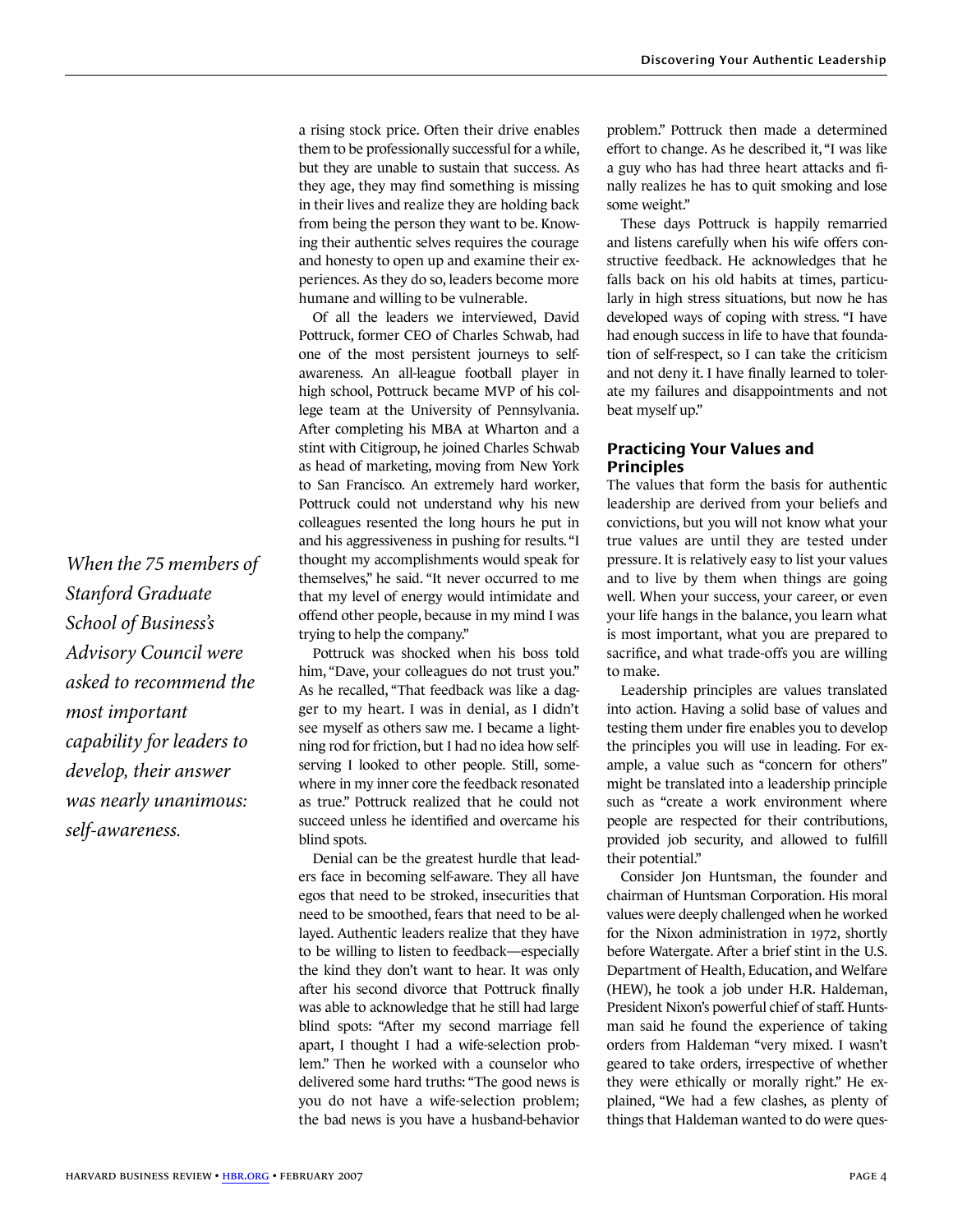tionable. An amoral atmosphere permeated the White House."

One day, Haldeman directed Huntsman to help him entrap a California congressman who had been opposing a White House initiative. The congressman was part owner of a plant that reportedly employed undocumented workers. To gather information to embarrass the congressman, Haldeman told Huntsman to get the plant manager of a company Huntsman owned to place some undocumented workers at the congressman's plant in an undercover operation.

"There are times when we react too quickly and fail to realize immediately what is right and wrong," Huntsman recalled. "This was one of those times when I didn't think it through. I knew instinctively it was wrong, but it took a few minutes for the notion to percolate. After 15 minutes, my inner moral compass made itself noticed and enabled me to recognize this wasn't the right thing to do. Values that had accompanied me since childhood kicked in. Halfway through my conversation with our plant manager, I said to him, 'Let's not do this. I don't want to play this game. Forget that I called.'"

Huntsman told Haldeman that he would not use his employees in this way. "Here I was saying no to the second most powerful person in the country. He didn't appreciate responses

### **Your Development as an Authentic Leader**

As you read this article, think about the basis for your leadership development and the path you need to follow to become an authentic leader. Then ask yourself these questions:

**1. Which people and experiences in your early life had the greatest impact on you?**

**2. What tools do you use to become self-aware?** What is your authentic self? What are the moments when you say to yourself, this is the real me?

**3. What are your most deeply held values?** Where did they come from? Have your values changed significantly since your childhood? How do your values inform your actions?

**4. What motivates you extrinsically?** What are your intrinsic motivations? How do you balance extrinsic and intrinsic motivation in your life?

**5. What kind of support team do you have?** How can your support team make you a more authentic leader? How should you diversify your team to broaden your perspective?

**6. Is your life integrated?** Are you able to be the same person in all aspects of your life—personal, work, family, and community? If not, what is holding you back?

**7. What does being authentic mean in your life?** Are you more effective as a leader when you behave authentically? Have you ever paid a price for your authenticity as a leader? Was it worth it?

**8. What steps can you take today, tomorrow, and over the next year to develop your authentic leadership?**

like that, as he viewed them as signs of disloyalty. I might as well have been saying farewell. So be it. I left within the next six months."

#### **Balancing Your Extrinsic and Intrinsic Motivations**

Because authentic leaders need to sustain high levels of motivation and keep their lives in balance, it is critically important for them to understand what drives them. There are two types of motivations—extrinsic and intrinsic. Although they are reluctant to admit it, many leaders are propelled to achieve by measuring their success against the outside world's parameters. They enjoy the recognition and status that come with promotions and financial rewards. Intrinsic motivations, on the other hand, are derived from their sense of the meaning of their life. They are closely linked to one's life story and the way one frames it. Examples include personal growth, helping other people develop, taking on social causes, and making a difference in the world. The key is to find a balance between your desires for external validation and the intrinsic motivations that provide fulfillment in your work.

Many interviewees advised aspiring leaders to be wary of getting caught up in social, peer, or parental expectations. Debra Dunn, who has worked in Silicon Valley for decades as a Hewlett-Packard executive, acknowledged the constant pressures from external sources: "The path of accumulating material possessions is clearly laid out. You know how to measure it. If you don't pursue that path, people wonder what is wrong with you. The only way to avoid getting caught up in materialism is to understand where you find happiness and fulfillment."

Moving away from the external validation of personal achievement is not always easy. Achievement-oriented leaders grow so accustomed to successive accomplishments throughout their early years that it takes courage to pursue their intrinsic motivations. But at some point, most leaders recognize that they need to address more difficult questions in order to pursue truly meaningful success. McKinsey's Alice Woodwark, who at 29 has already achieved notable success, reflected: "My version of achievement was pretty naive, born of things I learned early in life about praise and being valued. But if you're just chasing the rabbit around the course, you're not running toward anything meaningful."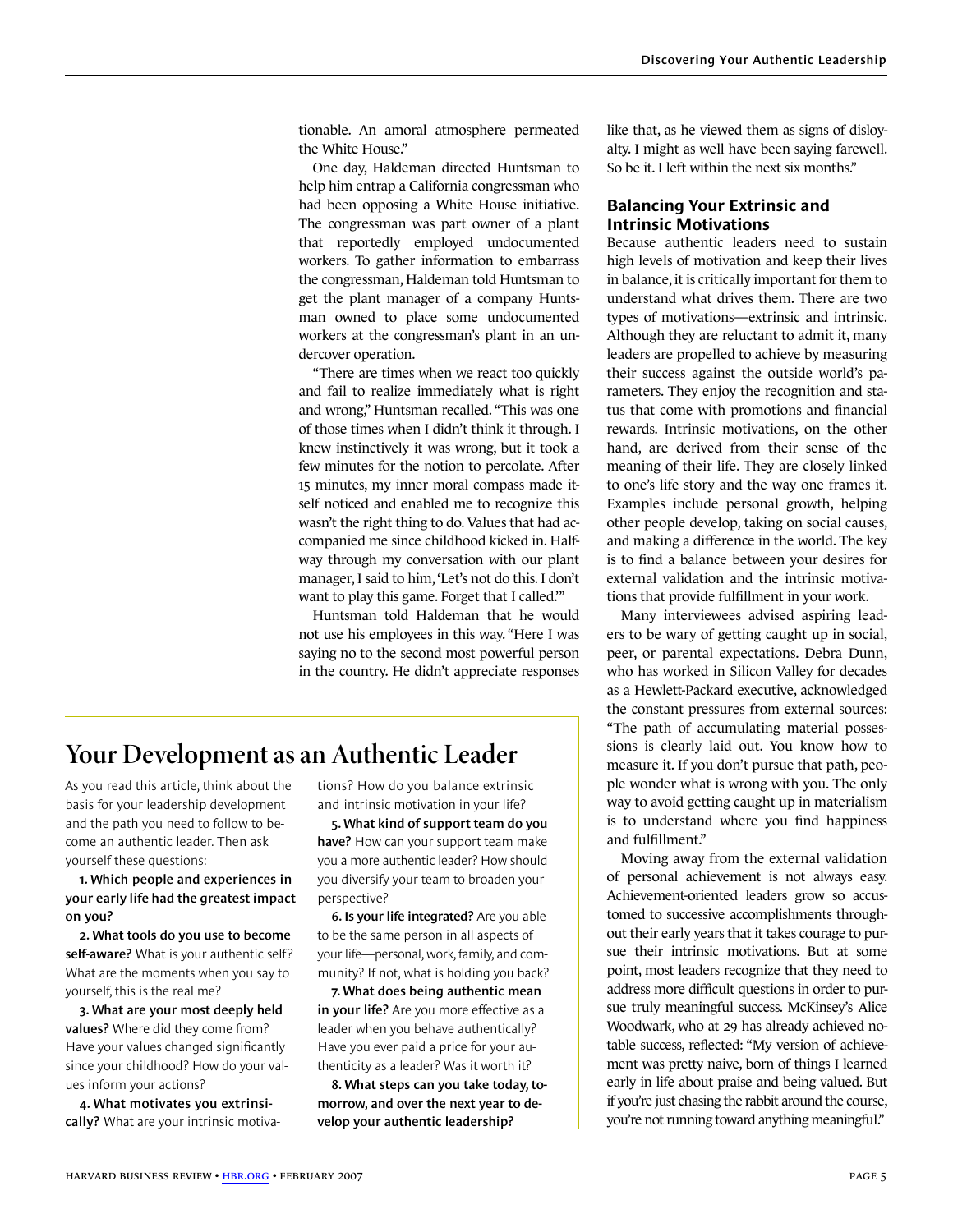Intrinsic motivations are congruent with your values and are more fulfilling than extrinsic motivations. John Thain, CEO of the New York Stock Exchange, said, "I am motivated by doing a really good job at whatever I am doing, but I prefer to multiply my impact on society through a group of people." Or as Ann Moore, chairman and CEO of Time, put it, "I came here 25 years ago solely because I loved magazines and the publishing world." Moore had a dozen job offers after business school but took the lowest-paying one with Time because of her passion for publishing.

#### **Building Your Support Team**

Leaders cannot succeed on their own; even the most outwardly confident executives need support and advice. Without strong relationships to provide perspective, it is very easy to lose your way.

Authentic leaders build extraordinary support teams to help them stay on course. Those teams counsel them in times of uncertainty, help them in times of difficulty, and celebrate with them in times of success. After their hardest days, leaders find comfort in being with people on whom they can rely so they can be open and vulnerable. During the low points, they cherish the friends who appreciate them for who they are, not what they are. Authentic leaders find that their support teams provide affirmation, advice, perspective, and calls for course corrections when needed.

How do you go about building your support team? Most authentic leaders have a multifaceted support structure that includes their spouses or significant others, families, mentors, close friends, and colleagues. They build their networks over time, as the experiences, shared histories, and openness with people close to them create the trust and confidence they need in times of trial and uncertainty. Leaders must give as much to their supporters as they get from them so that mutually beneficial relationships can develop.

It starts with having at least one person in your life with whom you can be completely yourself, warts and all, and still be accepted unconditionally. Often that person is the only one who can tell you the honest truth. Most leaders have their closest relationships with their spouses, although some develop these bonds with another family member, a close friend, or a trusted mentor. When leaders can rely on unconditional support, they are more likely to accept themselves for who they really are.

Many relationships grow over time through an expression of shared values and a common purpose. Randy Komisar of venture capital firm Kleiner Perkins Caufield & Byers said his marriage to Hewlett-Packard's Debra Dunn is lasting because it is rooted in similar values. "Debra and I are very independent but extremely harmonious in terms of our personal aspirations, values, and principles. We have a strong resonance around questions like, 'What is your legacy in this world?' It is important to be in sync about what we do with our lives."

Many leaders have had a mentor who changed their lives. The best mentoring interactions spark mutual learning, exploration of similar values, and shared enjoyment. If people are only looking for a leg up from their mentors, instead of being interested in their mentors' lives as well, the relationships will not last for long. It is the two-way nature of the connection that sustains it.

Personal and professional support groups can take many forms. Piper Jaffray's Tad Piper is a member of an Alcoholics Anonymous group. He noted, "These are not CEOs. They are just a group of nice, hard-working people who are trying to stay sober, lead good lives, and work with each other about being open, honest, and vulnerable. We reinforce each other's behavior by talking about our chemical dependency in a disciplined way as we go through the 12 steps. I feel blessed to be surrounded by people who are thinking about those kinds of issues and actually doing something, not just talking about them."

Bill George's experiences echo Piper's: In 1974, he joined a men's group that formed after a weekend retreat. More than 30 years later, the group is still meeting every Wednesday morning. After an opening period of catching up on each other's lives and dealing with any particular difficulty someone may be facing, one of the group's eight members leads a discussion on a topic he has selected. These discussions are open, probing, and often profound. The key to their success is that people say what they really believe without fear of judgment, criticism, or reprisal. All the members consider the group to be one of the most important aspects of their lives, enabling them to clarify their beliefs, values, and understanding of vital issues, as well as

*Denial can be the greatest hurdle that leaders face in becoming self-aware.*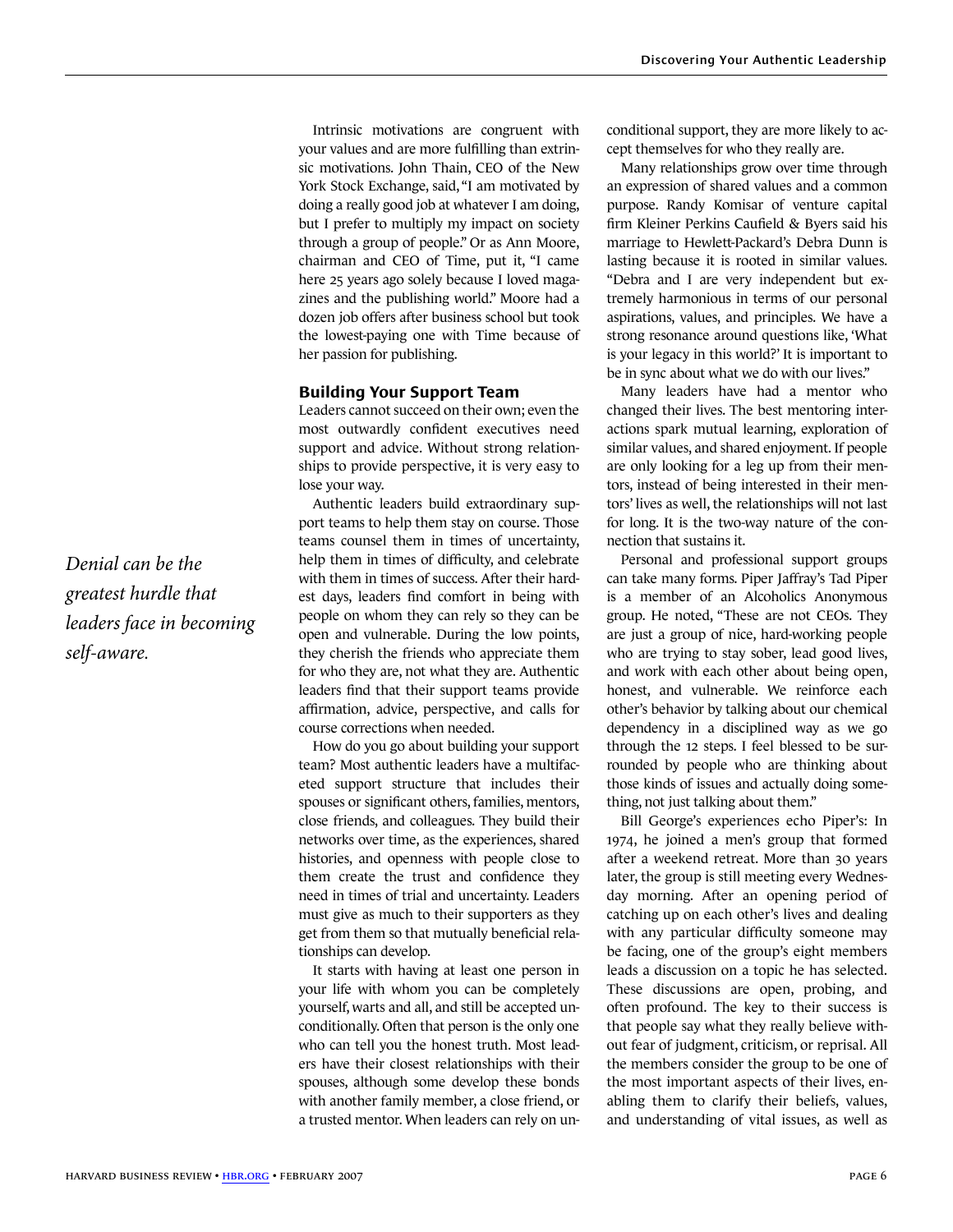serving as a source of honest feedback when they need it most.

#### **Integrating Your Life by Staying Grounded**

Integrating their lives is one of the greatest challenges leaders face. To lead a balanced life, you need to bring together all of its constituent elements—work, family, community, and friends—so that you can be the same person in each environment. Think of your life as a house, with a bedroom for your personal life, a study for your professional life, a family room for your family, and a living room to share with your friends. Can you knock down the walls between these rooms and be the same person in each of them?

As John Donahoe, president of eBay Marketplaces and former worldwide managing director of Bain, stressed, being authentic means maintaining a sense of self no matter where you are. He warned, "The world can shape you if you let it. To have a sense of yourself as you live, you must make conscious choices. Sometimes the choices are really hard, and you make a lot of mistakes."

Authentic leaders have a steady and confident presence. They do not show up as one person one day and another person the next. Integration takes discipline, particularly during stressful times when it is easy to become reactive and slip back into bad habits. Donahoe feels strongly that integrating his life has enabled him to become a more effective leader. "There is no nirvana," he said. "The struggle is constant, as the trade-offs don't get any easier as you get older." But for authentic leaders, personal and professional lives are not a zerosum game. As Donahoe said, "I have no doubt today that my children have made me a far more effective leader in the workplace. Having a strong personal life has made the difference."

Leading is high-stress work. There is no way to avoid stress when you are responsible for people, organizations, outcomes, and managing the constant uncertainties of the environment. The higher you go, the greater your freedom to control your destiny but also the higher the degree of stress. The question is not whether you can avoid stress but how you can control it to maintain your own sense of equilibrium.

Authentic leaders are constantly aware of the importance of staying grounded. Besides

spending time with their families and close friends, authentic leaders get physical exercise, engage in spiritual practices, do community service, and return to the places where they grew up. All are essential to their effectiveness as leaders, enabling them to sustain their authenticity.

#### **Empowering People to Lead**

Now that we have discussed the process of discovering your authentic leadership, let's look at how authentic leaders empower people in their organizations to achieve superior longterm results, which is the bottom line for all leaders.

Authentic leaders recognize that leadership is not about their success or about getting loyal subordinates to follow them. They know the key to a successful organization is having empowered leaders at all levels, including those who have no direct reports. They not only inspire those around them, they empower those individuals to step up and lead.

A reputation for building relationships and empowering people was instrumental in chairman and CEO Anne Mulcahy's stunning turnaround of Xerox. When Mulcahy was asked to take the company's reins from her failed predecessor, Xerox had \$18 billion in debt, and all credit lines were exhausted. With the share price in free fall, morale was at an all-time low. To make matters worse, the SEC was investigating the company's revenue recognition practices.

Mulcahy's appointment came as a surprise to everyone—including Mulcahy herself. A Xerox veteran, she had worked in field sales and on the corporate staff for 25 years, but not in finance, R&D, or manufacturing. How could Mulcahy cope with this crisis when she had had no financial experience? She brought to the CEO role the relationships she had built over 25 years, an impeccable understanding of the organization, and, above all, her credibility as an authentic leader. She bled for Xerox, and everyone knew it. Because of that, they were willing to go the extra mile for her.

After her appointment, Mulcahy met personally with the company's top 100 executives to ask them if they would stay with the company despite the challenges ahead. "I knew there were people who weren't supportive of me," she said. "So I confronted a couple of them and said, 'This is about the company.'"

*Think of your life as a house. Can you knock down the walls between the rooms and be the same person in each of them?*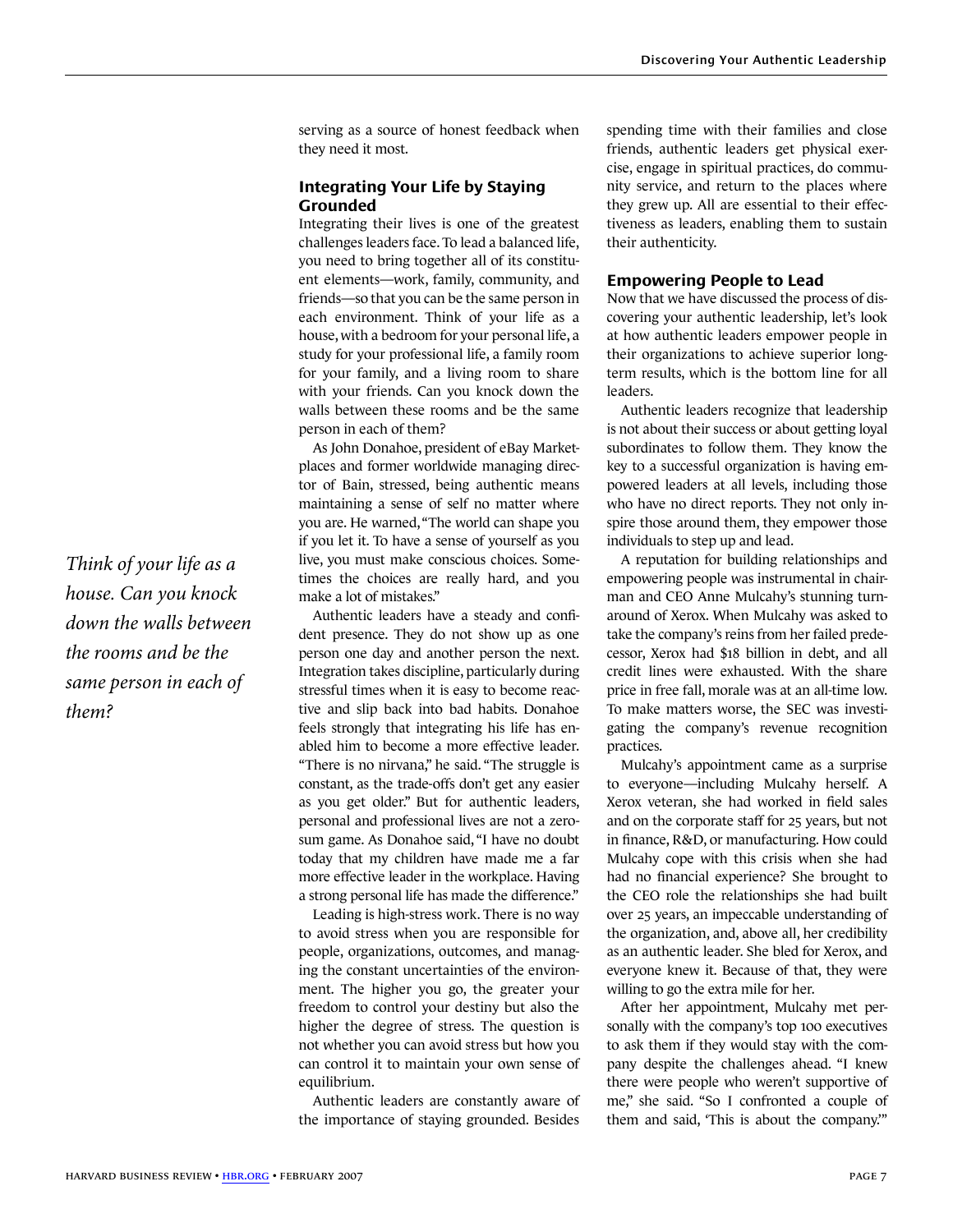*Superior results over a sustained period of time is the ultimate mark of an authentic leader.*

The first two people Mulcahy talked with, both of whom ran big operating units, decided to leave, but the remaining 98 committed to stay.

Throughout the crisis, people in Xerox were empowered by Mulcahy to step up and lead in order to restore the company to its former greatness. In the end, her leadership enabled Xerox to avoid bankruptcy as she paid back \$10 billion in debt and restored revenue growth and profitability with a combination of cost savings and innovative new products. The stock price tripled as a result.

• • •

Like Mulcahy, all leaders have to deliver bottom-line results. By creating a virtuous circle in which the results reinforce the effectiveness of their leadership, authentic leaders are able to sustain those results through good times and bad. Their success enables them to attract talented people and align employees' activities with shared goals, as they empower others on their team to lead by taking on

greater challenges. Indeed, superior results over a sustained period of time is the ultimate mark of an authentic leader. It may be possible to drive short-term outcomes without being authentic, but authentic leadership is the only way we know to create sustainable long-term results.

For authentic leaders, there are special rewards. No individual achievement can equal the pleasure of leading a group of people to achieve a worthy goal. When you cross the finish line together, all the pain and suffering you may have experienced quickly vanishes. It is replaced by a deep inner satisfaction that you have empowered others and thus made the world a better place. That's the challenge and the fulfillment of authentic leadership.

#### Reprint [R0702H](http://harvardbusinessonline.hbsp.harvard.edu/relay.jhtml?name=itemdetail&referral=4320&id=R0702H)

To order, see the next page or call 800-988-0886 or 617-783-7500 or go to [www.hbr.org](http://www.hbr.org)